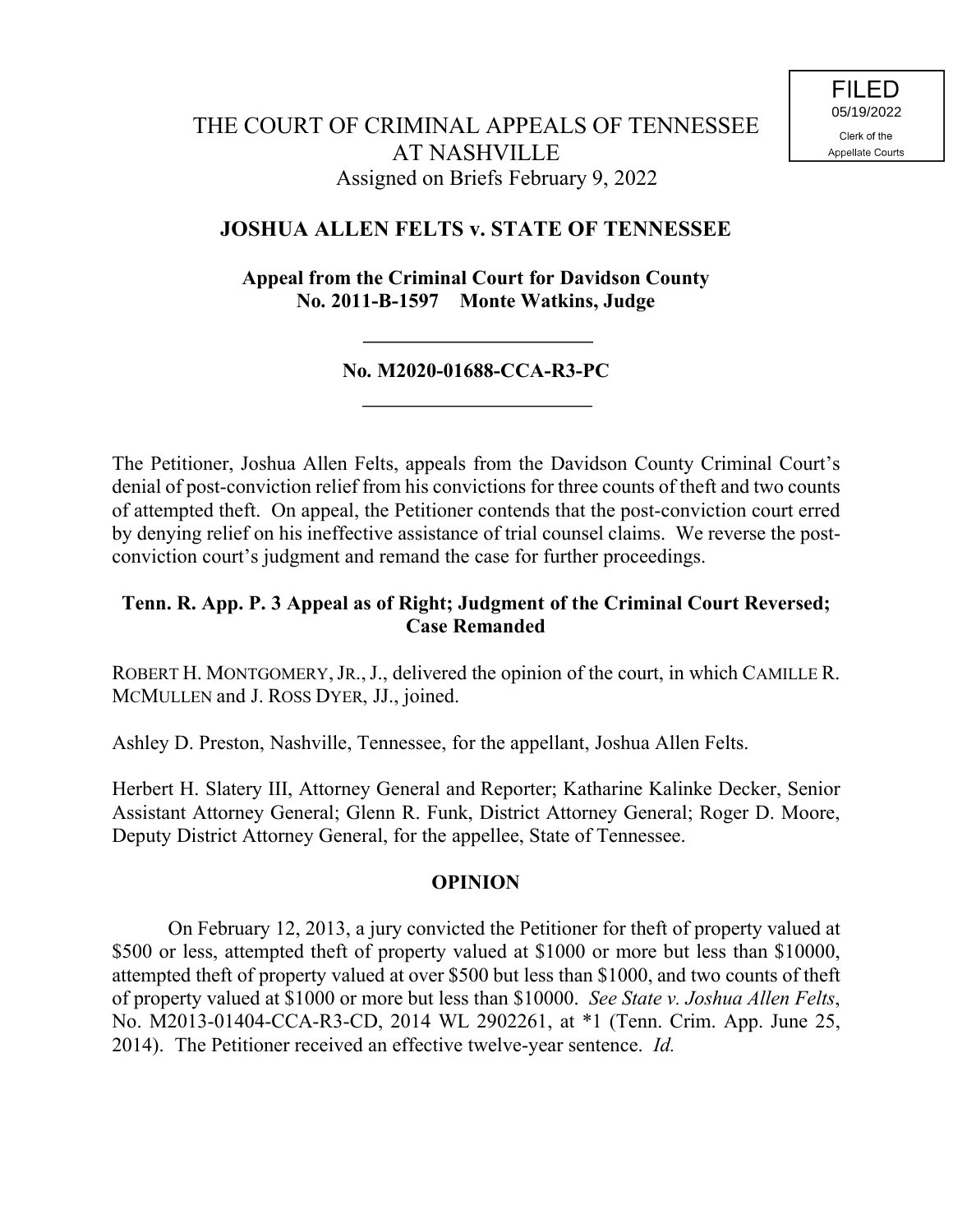The case involves the theft of four laptop computers and a Garmin navigational device (Garmin). *Id.* Trial proof established that Williamson County Sheriff's Detective Grant Benedict found stolen laptop computers inside a building leased by the Petitioner for a tattoo business, that the employees told the detective the Petitioner gave them the laptop computers to use for the business, that one of the laptop computers was found inside the Petitioner's bedroom in the building, and that a stolen Garmin navigational device was found inside the Petitioner's car. *Id.* at \*9. At the trial, the only victim to testify regarding any of the recovered stolen items was James Collins, who testified that on a night in November 2010, someone took his laptop computer from his car parked in his driveway. Mr. Collins said he originally purchased the laptop computer for approximately \$1300. *Id.*  at \*1.

On appeal from his convictions, the Petitioner raised three issues: (1) the sufficiency of the evidence, (2) denial of the motion to suppress, and (3) failure to preserve the chain of custody. *Id.* at \*10. This court concluded that though the detective's testimony consisted of hearsay, the issue was waived because trial counsel failed to object, and the jury could consider the hearsay testimony as substantive evidence. *Id.* at \*9. This court concluded that the evidence was sufficient to establish the Petitioner's convictions. *Id.* The State conceded on appeal, and this court agreed, that the State failed to establish the value of the stolen items in Counts One, Two, Three, and Four. The case was remanded to the trial court for entry of amended judgments as follows: Counts One and Four amended to theft of property valued at less than \$500, and the sentences in Counts One and Four reduced to eleven months and twenty-nine days; Counts Two and Three amended to attempted theft of property valued at less than \$500, and the sentences in Counts Two and Three reduced to six months. Regarding Count Five, this court concluded that a jury could reasonably determine fair market value of that stolen laptop based on Mr. Collins's testimony. *Id.* at \*10.

The Petitioner filed a pro se petition for post-conviction relief on July 22, 2014. Post-conviction counsel was appointed and filed an amended petition on October 12, 2017. A post-conviction hearing was held on October 26, 2020. The Petitioner raised allegations of the ineffective assistance of trial and appellate counsel in the pro se petition and the amended petition.

At the post-conviction hearing, appellate counsel<sup>1</sup> testified that the Petitioner retained her to represent him during his sentencing and motion for a new trial proceedings, and in the appeal from his convictions. Counsel explained that trial counsel had filed a motion to suppress and that she would have handled the motion differently. Counsel said that by the time she represented the Petitioner, the suppression issue had been litigated and

 $\overline{a}$ 

 $<sup>1</sup>$  The Petitioner retained three attorneys during the process of his trial and appeal. For clarity, we will refer</sup> to them as original counsel, trial counsel, and appellate counsel.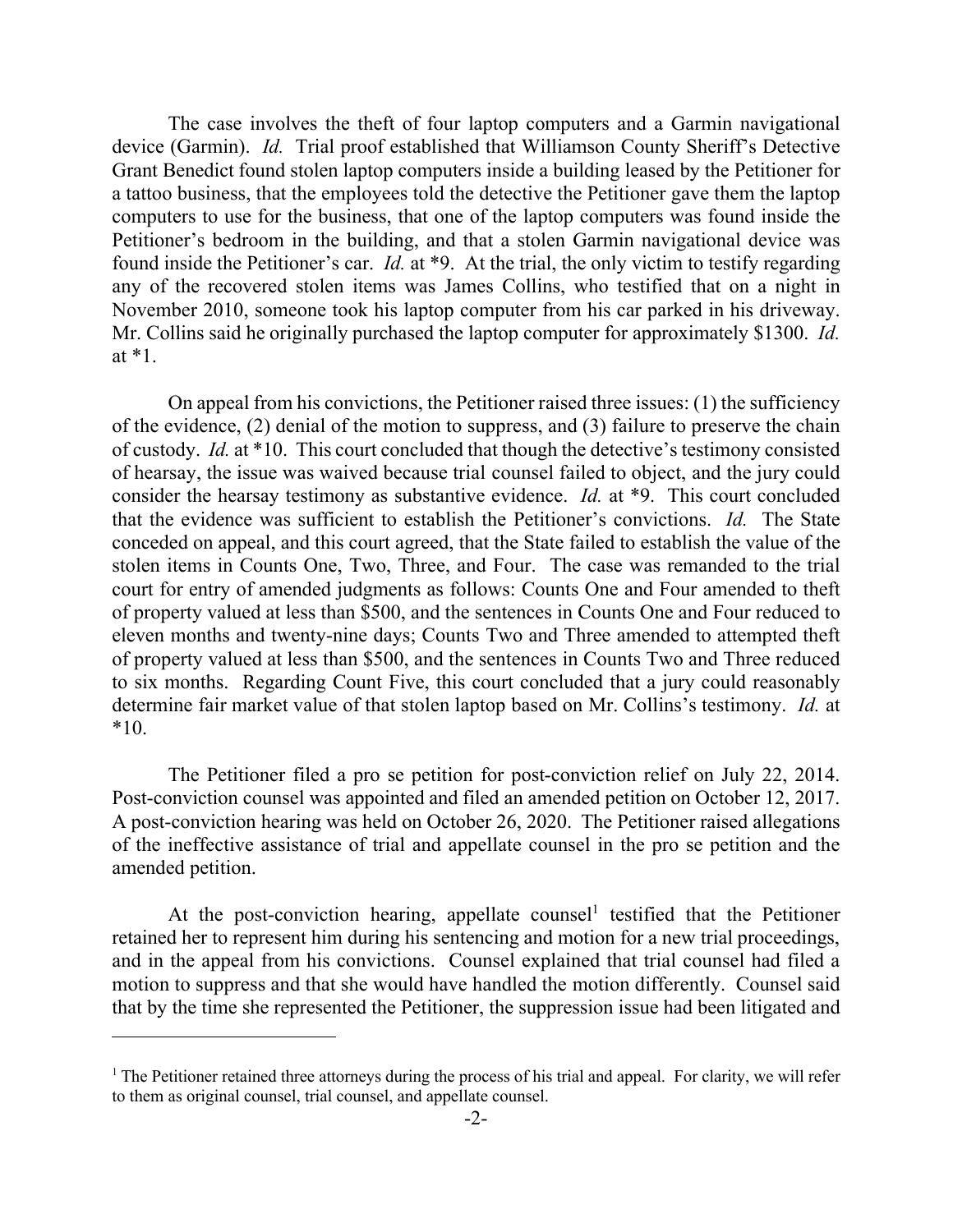she was "stuck with" what trial counsel had done. Counsel said that trial counsel did not give her a copy of the Petitioner's file and that she did not recall having any "substantive discussions" with trial counsel about the Petitioner's case. Counsel said that on appeal, she was successful to the extent that this court granted relief on four of the five convictions. Counsel said that the State had failed to prove the value of the stolen items related to the four convictions. Counsel said she would have used a different trial strategy and made objections that trial counsel did not. Counsel said that the Petitioner was "very upset" with trial counsel regarding how he had handled the trial. She said that in the appeal she did the best she could "with what I had to work with."

The Petitioner said that he was prepared to testify about how he received the ineffective assistance of trial and appellate counsel. The prosecutor objected to any testimony regarding appellate counsel's representation. The prosecutor asked the postconviction court to limit the scope of the hearing to the issues raised in the October 12, 2017 amended petition for post-conviction relief, which did not contain allegations of ineffective assistance of appellate counsel. The Petitioner told the court that he wanted to testify about appellate counsel's ineffective assistance, and the court responded, "[W]e have to go by the record, as what was agreed upon with respect to this hearing. That's all I'm doing. I'm not doing anything outside of that."

Trial counsel testified that he began representing the Petitioner when the Petitioner's original counsel accepted a job in another country. Counsel said that he obtained the Petitioner's file and began representing him "a matter of weeks" before the Petitioner's February 2013 trial. Counsel identified his October 11, 2011 email exchange with the Petitioner's sister. Counsel identified another document as the State's notice of intent to use the Petitioner's previous conviction as a prior bad act for impeachment purposes, which contained a certificate of service stating it was mailed to counsel on August 5, 2011. Counsel confirmed that the documents indicated he was the counsel of record on the Petitioner's case approximately two years before the Petitioner's trial. Counsel said that he had difficulty obtaining the Petitioner's file and maintained that he only had "a matter of weeks" to prepare for the trial. Counsel identified an August 5, 2011 certificate of service indicating that he had received discovery material. Counsel stated that he did not receive discovery until late 2012 and that he could not explain why the court documents said he was served with discovery in August 2011. Counsel said that the Petitioner was incarcerated "out of county" and that he did not remember if he reviewed the discovery materials with the Petitioner. Counsel said that he knew the stolen items in the Petitioner's case were stolen from a location in Williamson County but were discovered in Davidson County and that there was a potential jurisdiction problem. However, counsel said that he did not recall discussing the jurisdiction issue with the Petitioner.

Trial counsel testified that the Petitioner gave him a list of names of people to call as potential witnesses at the trial. He said the list included several of the Petitioner's friends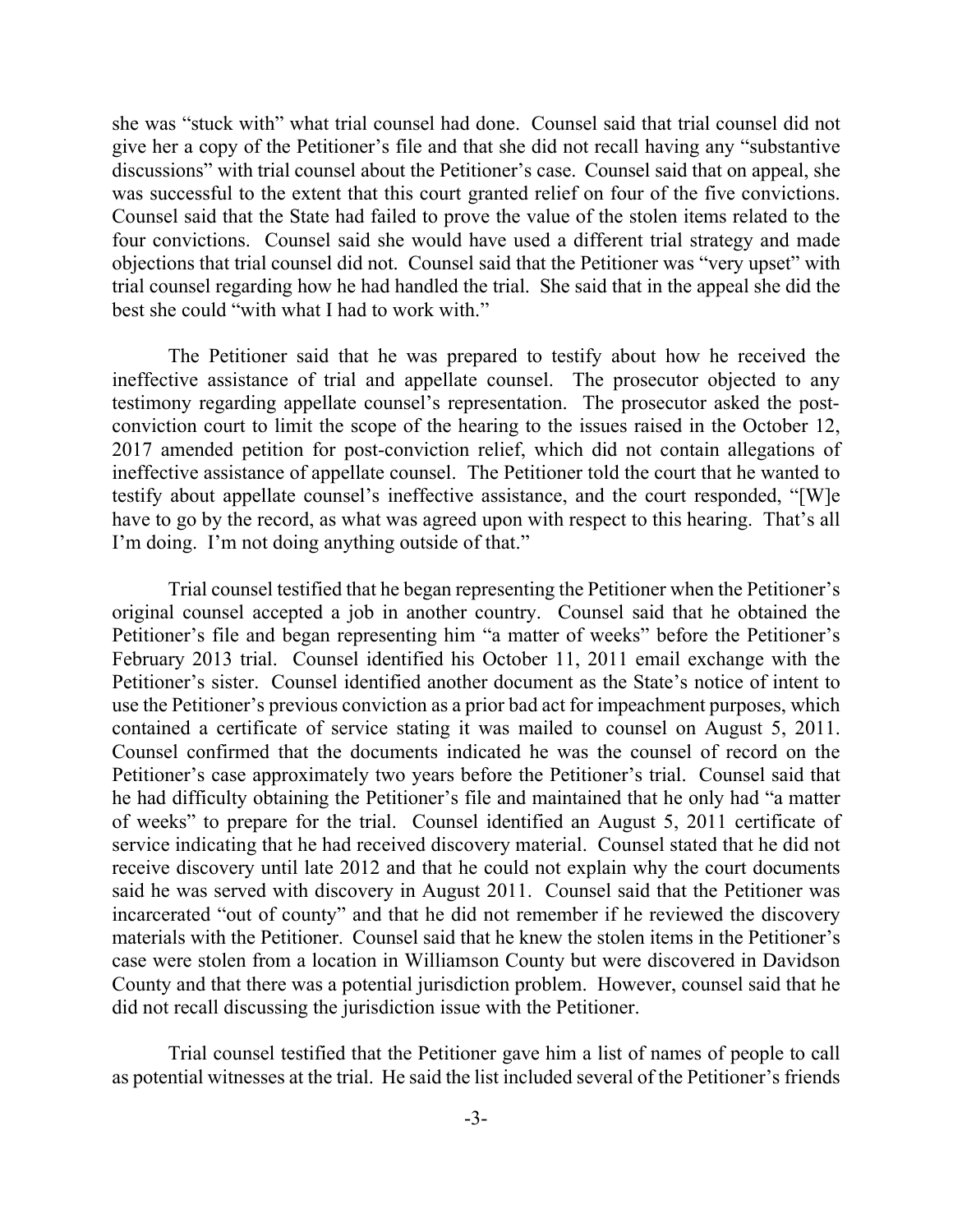and several police officers. Counsel said that he did not subpoena anyone on the list because the friends on the lists were convicted felons. Counsel said that he did not believe the police officers on the list would have been helpful witnesses because they were more likely to testify against the Petitioner. He said he discussed this with the Petitioner shortly before trial. Counsel said that he did not employ a private investigator to try to interview the people on the Petitioner's witness list. Counsel said that while he now knew that the Petitioner was a career offender, he did not know if he knew this at the time of the trial.

Trial counsel testified that he did not remember the first time he spoke to the Petitioner, but that it likely would have been after he received the Petitioner's file, which counsel said was a few weeks before trial. Counsel said that the only times he met with the Petitioner were at the courthouse. Counsel said that he filed a motion to continue the case "shortly before trial" but that it was denied. Counsel did not recall what he discussed with the Petitioner regarding his trial strategy. Counsel said "it was fairly obvious" the Petitioner had not stolen the items but that most of the recovered items were found in a commercial building the Petitioner leased. Counsel said that he did not recall if the State extended a plea offer but that if an offer were made, he would have conveyed it to the Petitioner. Counsel said that he did not recall speaking to the Petitioner about the Petitioner's wanting counsel to withdraw from the Petitioner's case. Counsel said that he would not have proceeded to trial if the Petitioner did not want counsel to represent him. Counsel identified a letter from the Petitioner's sister indicating that counsel received the Petitioner's discovery six or seven months before trial. Counsel said that this letter "clear[ed] up quite a bit" about when he received the Petitioner's file, and he agreed that he received it months, not weeks, prior to the Petitioner's trial.

Trial counsel testified that his trial strategy was to show that the stolen items found at the Petitioner's tattoo parlor were brought there by his employees because the Petitioner had no reason to go into his employees' individual workspaces. Counsel explained the evidence showed that the Petitioner primarily kept to "his area and his area alone." Counsel said that he discussed this strategy with the Petitioner. Regarding the search done in the Petitioner's case, counsel said that "today," he would have "a million concerns about it," but that at the time of the Petitioner's trial he was not concerned. Counsel said that he discussed the search with the Petitioner but that he did not remember if he filed a motion to suppress. Counsel reiterated that he recalled "nothing about the preparation for trial." Counsel said that he did not recall viewing any of the items seized in the search following the Defendant's arrest.

Trial counsel testified that he did not recall filing a motion to withdraw from the Petitioner's case. When asked if he knew whether the Petitioner filed pro se motions requesting that counsel be removed from the Petitioner's case, counsel said that on the morning of trial, the Petitioner was "okay" with counsel's representing him.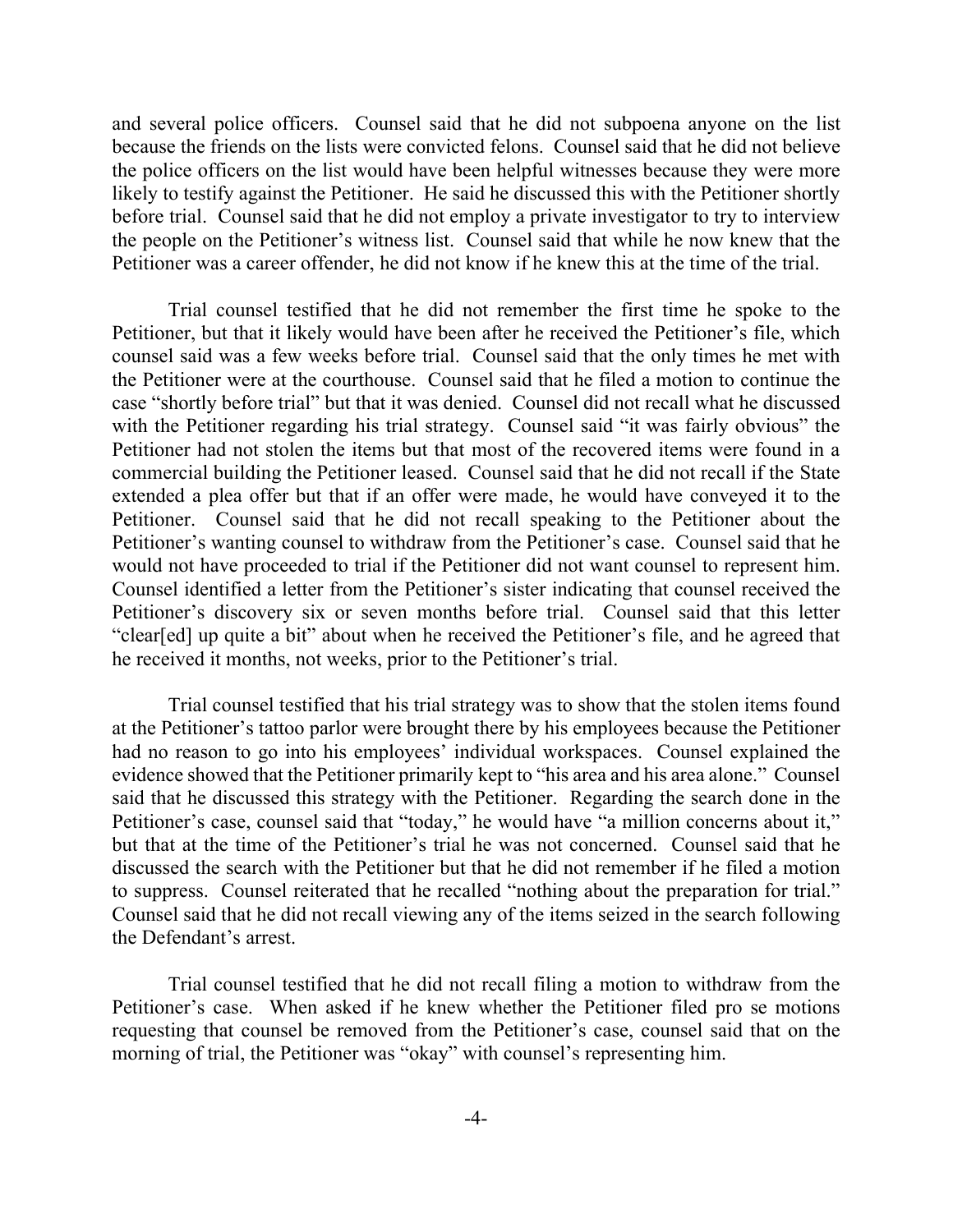Trial counsel testified that the victim testified about only one of the five theft counts in the indictment. Counsel said a detective offered testimony regarding the remaining four counts. Counsel did not recall if he objected to the detective's testimony as hearsay. When confronted with this court's opinion from the Petitioner's appeal from his convictions, counsel said he would not dispute the opinion's statement that counsel did not object to the detective's hearsay testimony. Counsel agreed that testimony about ownership of an item was an essential element the State needed in order to prove theft. Counsel agreed that if the State were unable to establish all of the elements of theft, those charges would fail. Counsel agreed that had he objected to the detective's hearsay testimony, no proof regarding ownership would have existed for four of the five theft charges.

The Petitioner testified that trial counsel began representing him in June 2011. The Petitioner explained that he first retained a lawyer but that original counsel transferred the case to trial counsel. The Petitioner said that he objected to trial counsel taking over his case but that trial counsel did not respond to his letters. The Petitioner said that he contacted the Board of Professional Responsibility to see if they could help him remove counsel from his case. The Petitioner said that he filed a pro se motion to remove counsel in June 2012. The Petitioner said that he sent counsel multiple letters requesting his withdrawal from the case, discussed withdrawal during a phone call with counsel, and asked counsel to withdraw the morning of the trial. The Petitioner said that counsel conveyed a plea offer of two years on the morning of trial but that counsel did not explain the offer or the potential consequences of proceeding to trial.

In a written order, the post-conviction court found that trial counsel's and appellate counsel's performances were not deficient. The court found that appellate counsel had little involvement with the Petitioner until the Petitioner's appeal from his convictions. The court found that trial counsel filed a motion to suppress, which was denied, and that there was hearsay testimony regarding ownership of the stolen items. The court determined that counsel's decision not to call the Petitioner's requested witnesses was strategic because the witnesses were "career offender felons" and had "nothing to contribute to the case." Thus, the court found that the Petitioner failed to demonstrate by clear and convincing evidence that he received the ineffective assistance of counsel. The court denied relief, and this appeal followed.

The Petitioner contends that the post-conviction court erred by concluding that the Petitioner received the effective assistance of trial counsel. The Petitioner argues that trial counsel was ineffective by (1) failing to object to the detective's hearsay testimony regarding the ownership of stolen items related to four of the five theft convictions, (2) failing to adequately prepare for trial, and (3) for failing to communicate with the Petitioner. The Petitioner also argues that the cumulative effect of trial counsel's errors prejudiced the Petitioner and violated his constitutional rights. The State responds that the Petitioner waived his claim that counsel was ineffective by failing to object to the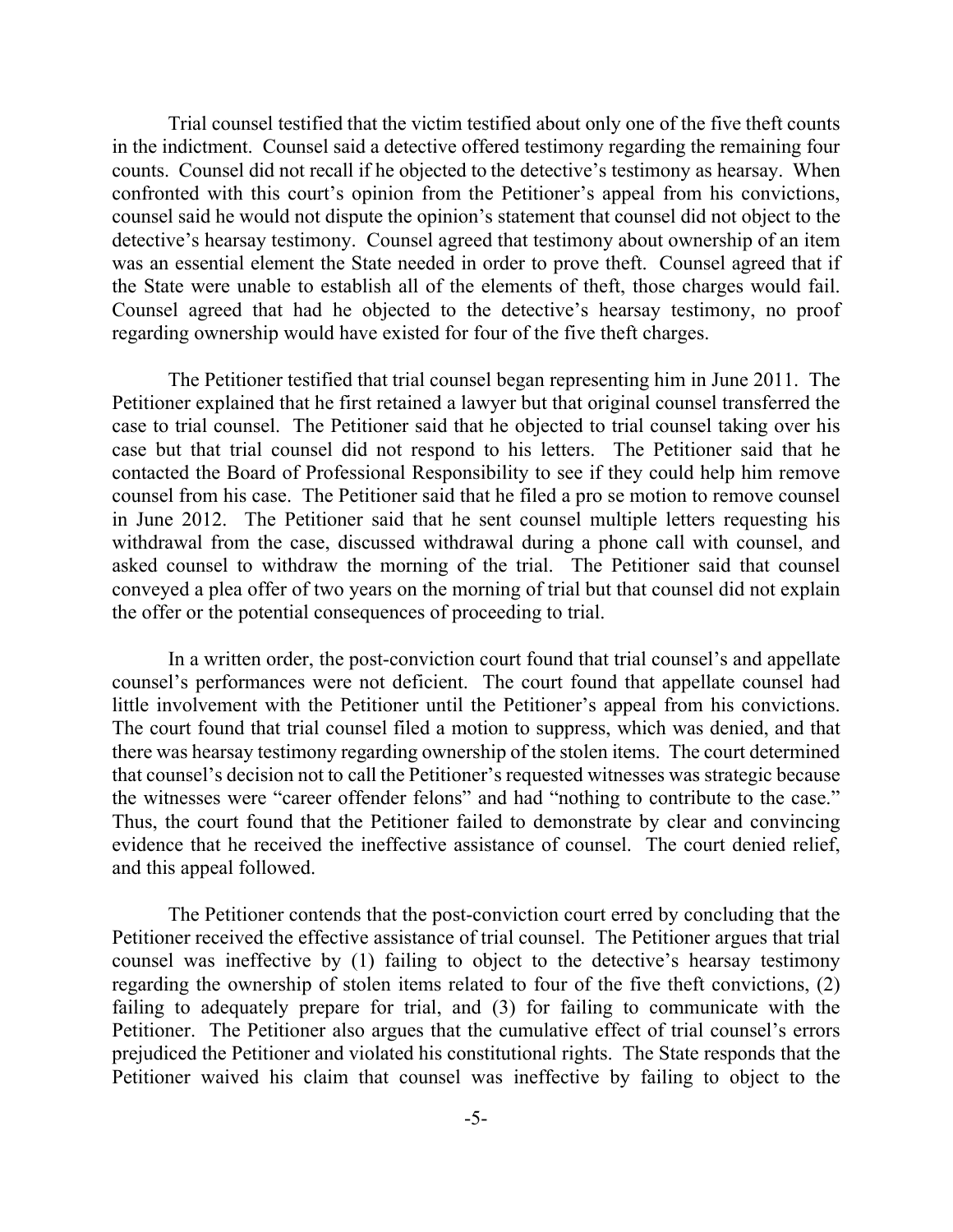detective's hearsay testimony at trial and that the post-conviction court did not err by denying the Petitioner's claim that trial counsel was ineffective for failing to prepare the Petitioner for trial and to communicate with him.

Post-conviction relief is available "when the conviction or sentence is void or voidable because of the abridgement of any right guaranteed by the Constitution of Tennessee or the Constitution of the United States." T.C.A. § 40-30-103 (2018). A petitioner has the burden of proving his factual allegations by clear and convincing evidence. *Id.* § 40-30-110(f) (2018). A post-conviction court's findings of fact are binding on appeal, and this court must defer to them "unless the evidence in the record preponderates against those findings." *Henley v. State*, 960 S.W.2d 572, 578 (Tenn. 1997); *see Fields v. State*, 40 S.W.3d 450, 456-57 (Tenn. 2001). A post-conviction court's application of law to its factual findings is subject to a de novo standard of review without a presumption of correctness. *Fields*, 40 S.W.3d at 457-58.

To establish a post-conviction claim of the ineffective assistance of counsel in violation of the Sixth Amendment, a petitioner has the burden of proving that (1) counsel's performance was deficient and (2) the deficient performance prejudiced the defense. *Strickland v. Washington*, 466 U.S. 668, 687 (1984); *see Lockhart v. Fretwell*, 506 U.S. 364, 368-72 (1993). The Tennessee Supreme Court has applied the *Strickland* standard to an accused's right to counsel under article I, section 9 of the Tennessee Constitution. *See State v. Melson*, 772 S.W.2d 417, 419 n.2 (Tenn. 1989).

A petitioner must satisfy both prongs of the *Strickland* test in order to prevail in an ineffective assistance of counsel claim. *Henley*, 960 S.W.2d at 580. "[F]ailure to prove either deficiency or prejudice provides a sufficient basis to deny relief on the ineffective assistance claim." *Goad v. State*, 938 S.W.2d 363, 370 (Tenn. 1996). To establish the performance prong, a petitioner must show that "the advice given, or the services rendered . . . are [not] within the range of competence demanded of attorneys in criminal cases." *Baxter v. Rose*, 523 S.W.2d 930, 936 (Tenn. 1975); *see Strickland*, 466 U.S. at 690. The post-conviction court must determine if these acts or omissions, viewed in light of all of the circumstances, fell "outside the wide range of professionally competent assistance." *Strickland*, 466 U.S. at 690. A petitioner "is not entitled to the benefit of hindsight, may not second-guess a reasonably based trial strategy by his counsel, and cannot criticize a sound, but unsuccessful, tactical decision." *Adkins v. State*, 911 S.W.2d 334, 347 (Tenn. Crim. App. 1994); *see Pylant v. State*, 263 S.W.3d 854, 874 (Tenn. 2008). This deference, however, only applies "if the choices are informed . . . based upon adequate preparation." *Cooper v. State*, 847 S.W.2d 521, 528 (Tenn. Crim. App. 1992). To establish the prejudice prong, a petitioner must show that "there is a reasonable probability that, but for counsel's unprofessional errors, the result of the proceeding would have been different." *Strickland*, 466 U.S. at 694. "A reasonable probability is a probability sufficient to undermine confidence in the outcome." *Id.*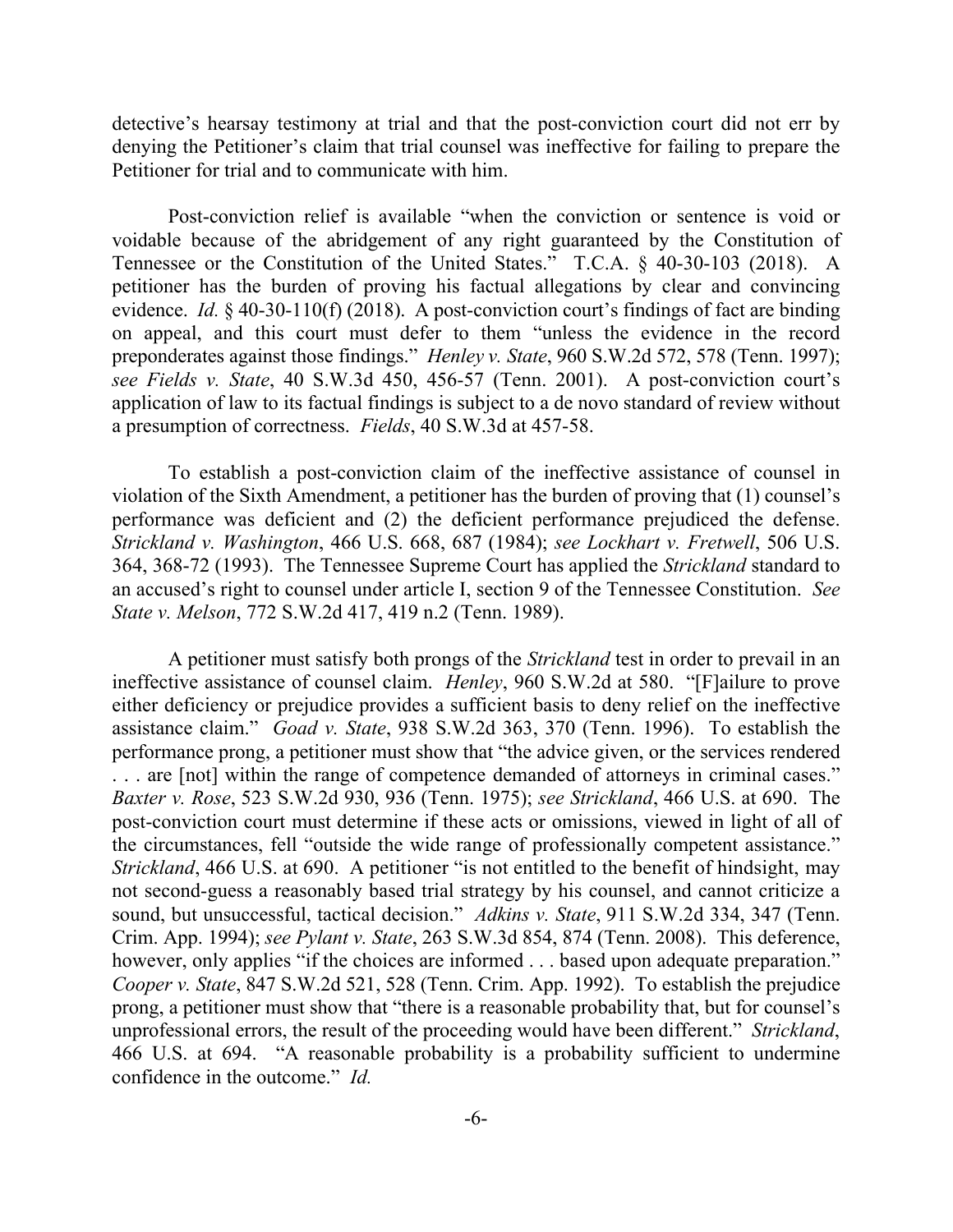Following appellate counsel's testimony at the post-conviction hearing, the State asked the post-conviction court to limit the scope of the hearing so that the Petitioner would not be allowed to testify about allegations related to appellate counsel, and the postconviction court agreed that the hearing should be limited to the issues contained in the Petitioner's amended petition for post-conviction relief. The Petitioner's counsel did not object. The State's limiting request was focused solely on any potential allegations against appellate counsel, and there was no mention of claims contained in the pro se petition being waived because they were not explicitly stated in the amended petition. The Petitioner was not allowed to testify regarding appellate counsel's performance. However, the Petitioner was allowed to testify about claims contained in the pro se petition and the amended petition, including his claim that he received the ineffective assistance of trial counsel by counsel's failure to object to the detective's hearsay testimony regarding ownership of the stolen items. Moreover, trial counsel was also asked about the detective's hearsay testimony.

In the written order denying post-conviction relief, the post-conviction court listed the petitioner's claims from the amended petition, but did not include the claim that trial counsel was ineffective by failing to object to the detective's hearsay testimony, which was set out in the pro se petition. However, the amended petition states:

Comes now the Petitioner . . . by and through counsel of record, . . . , without waiving any claims contained within the Petitioner's original *Petition for Post-Conviction Relief*, and hereby amends and supplements his original *Petition for Post-Conviction Relief*. The claims are herein and the claims contained within the Petitioner's original *Petition for Post-Conviction Relief* are brought pursuant to *Tennessee Code Annotated* [section] 40-30-101 *et. seq*., the Tennessee Constitution, and the Sixth, Eighth and Fourteenth Amendments to the United States Constitution.

(Emphasis in original). As a result, contrary to the court's ruling during the hearing, the claims contained in the original pro se petition were not waived by the filing of the amended petition. The Petitioner and trial counsel testified about claims contained in the pro se petition and the amended petition, including the hearsay issue. Thus, the court did not meet the requirements of Tennessee Code Annotated section 40-30-111(b) when it failed to state its findings of fact and conclusions of law with regard to the all of the Petitioner's grounds for relief, which included the failure of trial counsel to object to hearsay testimony about ownership of the stolen property. The "absence of findings of fact and conclusions as to all issues prevents this court from discharging its duties of appellate review." *Darrell A. Cooper v. State*, No. E2019-02132-CCA-R3-PC, 2020 WL 6112987, at \*7 (Tenn. Crim. App. Oct. 16, 2020) (remanding case because the post-conviction court failed to make any findings of fact and conclusions of law with respect to the issues raised). The amended petition explicitly incorporated the issues raised in the pro se petition, and the court erred